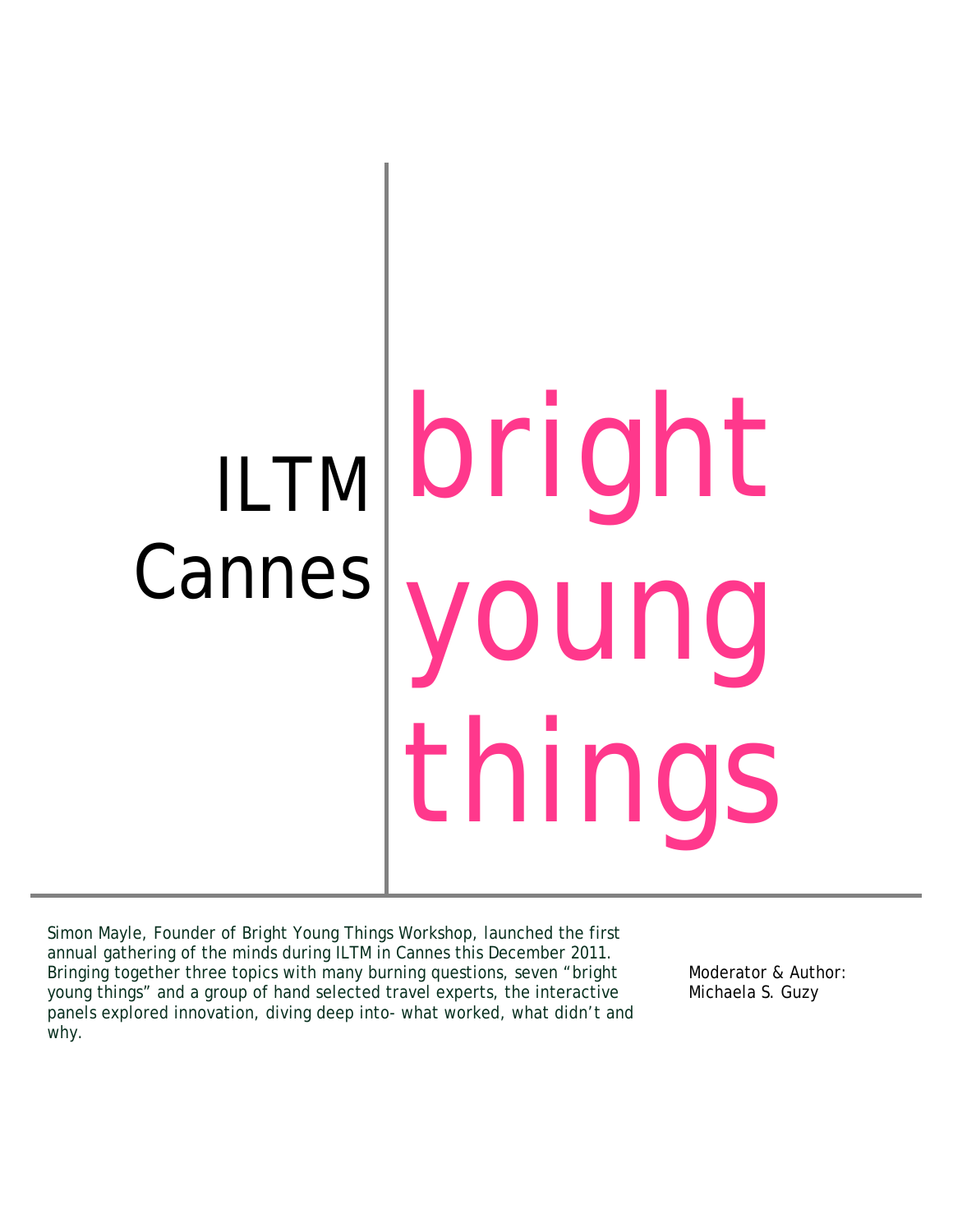Index:

| i.   | Bright Young Things Panelists, Addressing a Need<br>& Defining a Generation                                   | Page 3      |
|------|---------------------------------------------------------------------------------------------------------------|-------------|
| ii.  | Tackling the Burning Questions & the Key Takeaways                                                            |             |
|      | a. Marketing to a New Generation of Luxury Travelers,<br>Staying Relevant in the Internet Age and tripadvisor | Page 4-5    |
|      | b. Trends in the Supplier/Buyer Relationship and Engaging<br>Consumers in a Meaningful Way                    | Pages 6-7   |
|      | c. Incentivizing the Next Generation of Luxury Consumers to Book                                              | Page 8      |
| iii. | Additional Follow-Up Reading of Possible Interest                                                             | Pages 9-10  |
| iv.  | Panelist, moderator & editor bios                                                                             | Pages 11-13 |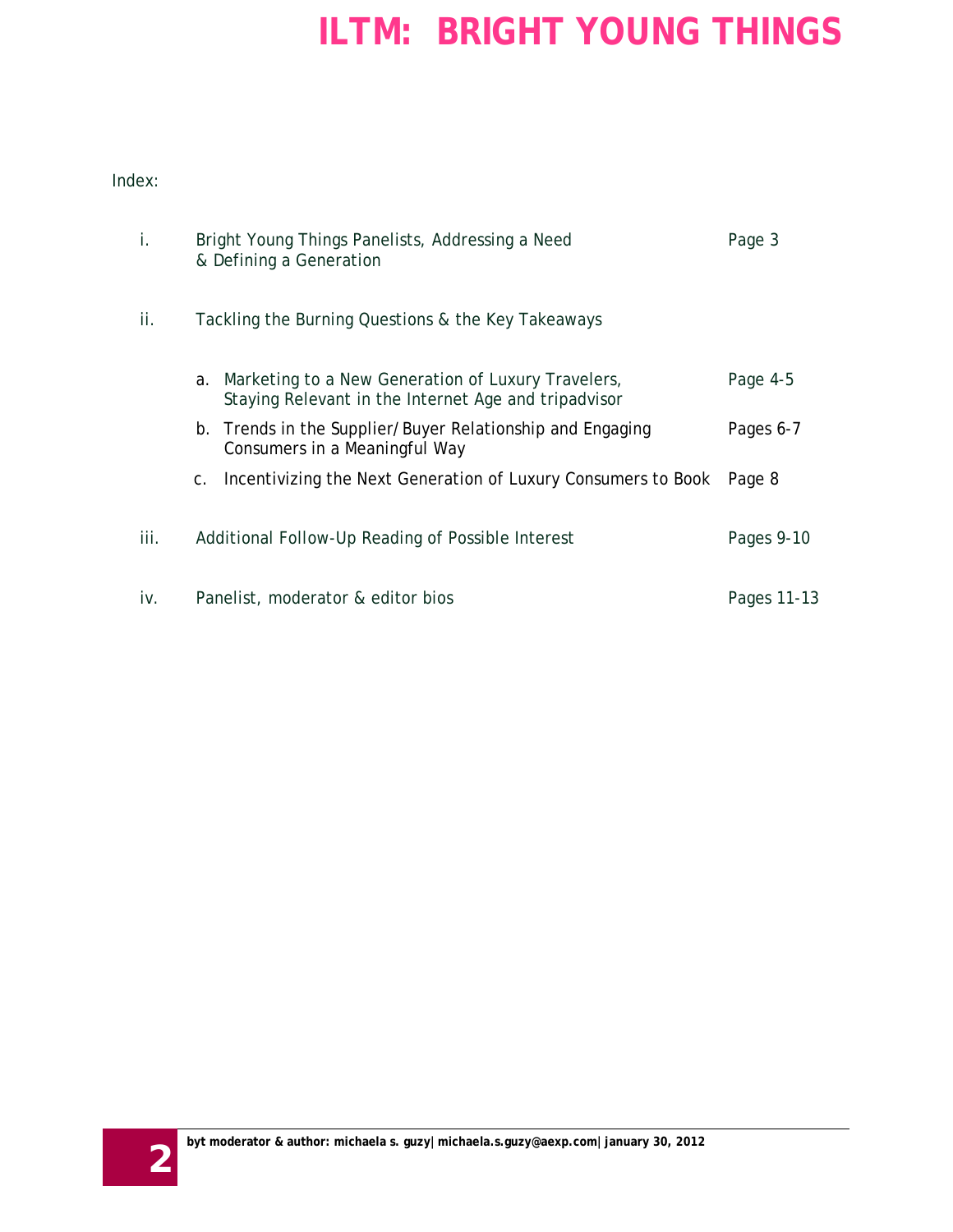#### **Bright Young Things Panelists**

- Mario Jobbe, Co-Founder & COO, Brand Karma
- April Hutchinson, Editor, TTG Luxury
- Carolyn Turnbull, General Manager Global Sales, Aman Resorts
- Aaron Kaupp, General Manager, Armani Hotel Milano
- Jennifer Atkinson, CEO, International Travel Connections
- Shelby Donley, Owner, Camelback Odyssey Travel
- Gabriel Donida, Executive Director and Director of Sales&Marketing, Atelier Voyage

Full BIOs of the BYT's are included at the end

#### **Addressing a Need**

As with many movers and shakers in travel, Mayle saw major challenges influencing the way organizations conduct business. As the world gets smaller and goes global, several undeniable dynamic shifts have emerged. Tech savvy consumers are communicating at record speeds and instantly influencing their global social networks from their multiple handheld devices. However, these consumers are slow to part with their hard earned dollars without a sense of personalization. In this spending set, in order to justify purchase of larger ticket items, including luxury travel—there is an expectation of proven "value" associated with the high cost. So how does the luxury travel industry address the issues of instant gratification and mass customization?

#### **Defining a Generation**

Earlier this year, GFK Roper Consulting issued a report of "selling luxury to Gen Y". They advised that marketers who wish to appeal to Gen Y's aspirations should note that these young adults have a broader sense of luxury. They ranked "excellent quality", "excellent craftsmanship" and "technologically advanced" as top ranking attributes. But Gen Y and Gen X are both more than likely than average to seek "expensive", "exclusive", "high-class" and "trendy"—so how do companies address both?

Some suggest taking advantage of Gen Y's broad definition of luxury to find a unique niche for a premium brand by combining the attributes relevant to both the product and the Gen Y lifestyle. While we can't predict if this generation will become more conservative in their spending habits as they age (as in the case with their parents), we can adjust offerings accordingly to speak to their desires and fit within their (growing) means. Take for instance Burberry, who continues to launch new product lines against a younger audience. The infamous trench holds true across each line, but edgier. The brand currently has over 10 million+ fans on Facebook, the single largest following of a luxury brand on social networks.

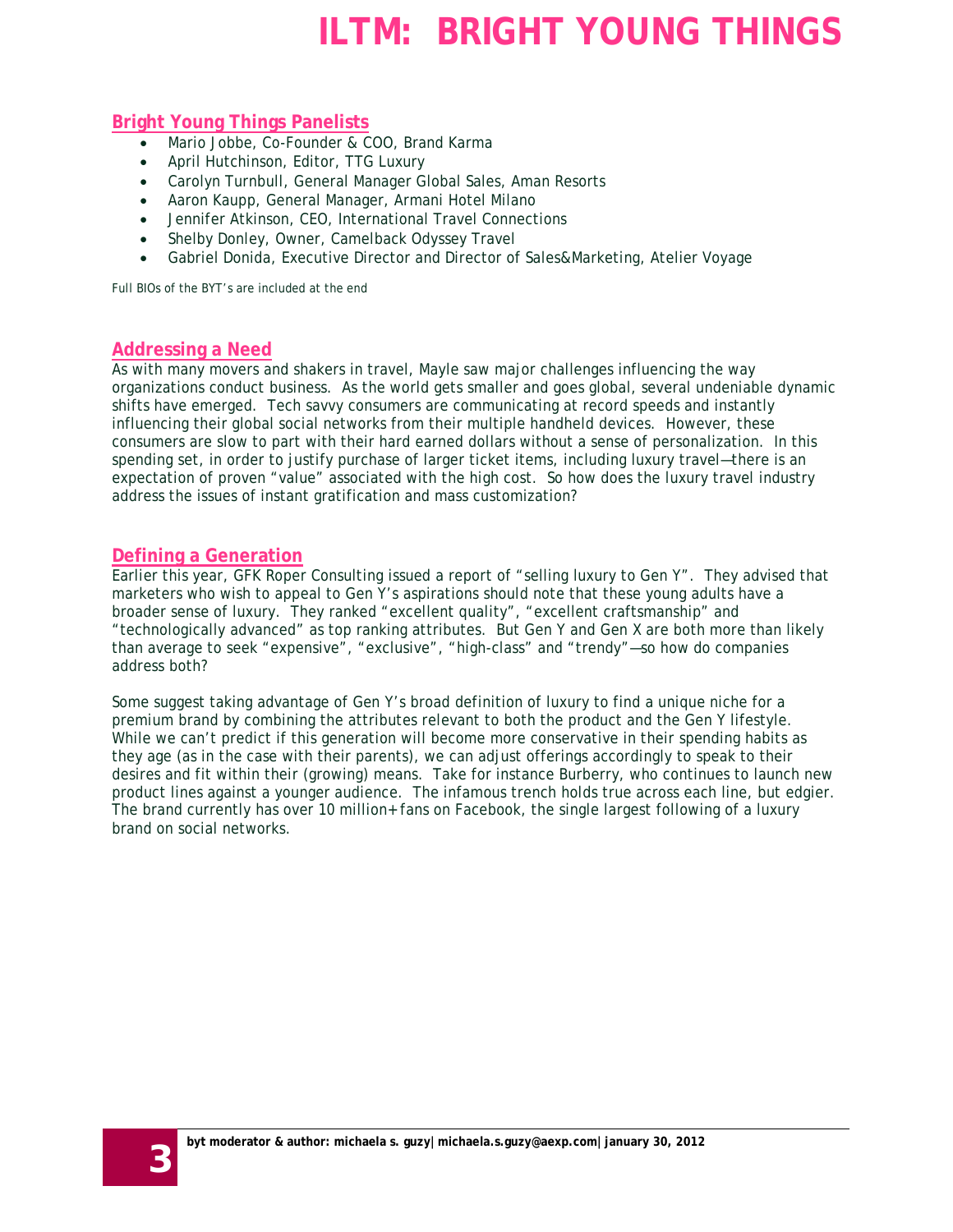#### **Tackling the Burning Questions:**

We posed three relevant and HOT topics to the panelists to gather their thoughts and feedback. Below you will find both the topics and key findings from the discussion.

When the consumer drives the conversation from one of their mobile devices, how do you stay in front of them, engage them, win their loyalty with so many options and ultimately drive them to book—with you? How to attract and retain these fickle, overly communicative and very opinionated consumers. TOPIC 1: Marketing to a New Generation of Luxury Travelers and Staying Relevant in the Internet Age

#### **Key Takeaways:**

- From a show of hands, 95% of attendees for BYT companies are actively using social media in some form to market their services/products
- Social media has become a great way to communicate with trade partners, though it is imperative to understand that it doesn't change marketing fundamentals, but rather augments them
- The majority were active on Facebook and not Twitter, though they were not tracking effectiveness of their interactions
- The elite consumers are more digitally savvy than the middle class
- Dream calendars and video could be an interesting way to use Social Media
- One size doesn't fit all- China doesn't have access to Facebook and Twitter due to the Great Firewall, which has lead to the success of local sites like Sina Weibo
- Facebook/social advertising= specifically targets qualified fans, and increases the likelihood of message saturation
- To better utilize this medium, "build the right fan base" to advertise to--driving results to a targeted group vs. paying cost per click. For example, through Facebook, a marketer can directly target desired consumers such as those who have been to Maldives, eat Thai and live in Singapore based on their profiles
- Honeymoons can brand a client for life. Reviews and testimonials of service or product lend third party credibility, especially within a social network
- Social media can help a brand or a travel advisor develop character to a targeted audience- speaking the audiences' language is key
- If active in social media, you must engage your audience and respond. A lack of response can be more damaging than not being active in the space at all
- What's HOT: Mobile video

#### **Supporting research:**

- Consumers, especially the 25-44 market are visiting an average of 20 sites during the research phase of the trip planning process
- Research from the recent L2 study shows that of the top 89 travel brands' consumer websites (cruise/hotel/air), 78% of the traffic came from Facebook (there were over 800 million worldwide users by December 2011)
- A great example is the Design Hotels, "Made by Originals" campaign, where owners of 90 different properties within the portfolio tell the background of their hotel in two to three min video clips. Results: rolled out in 50 different markets. Have had over 300,000 hits on YouTube as of early December 2011

#### **The bottom line:**

- With social media strategy and execution, one size doesn't fit all. Defining development and delivery, requires the "right": message, price, person and channel for effective use
- Companies should understand that there are numerous case studies of travel brands driving conversions using Facebook ads and promotions-- different brands have different degrees of success generating bookings on Facebook

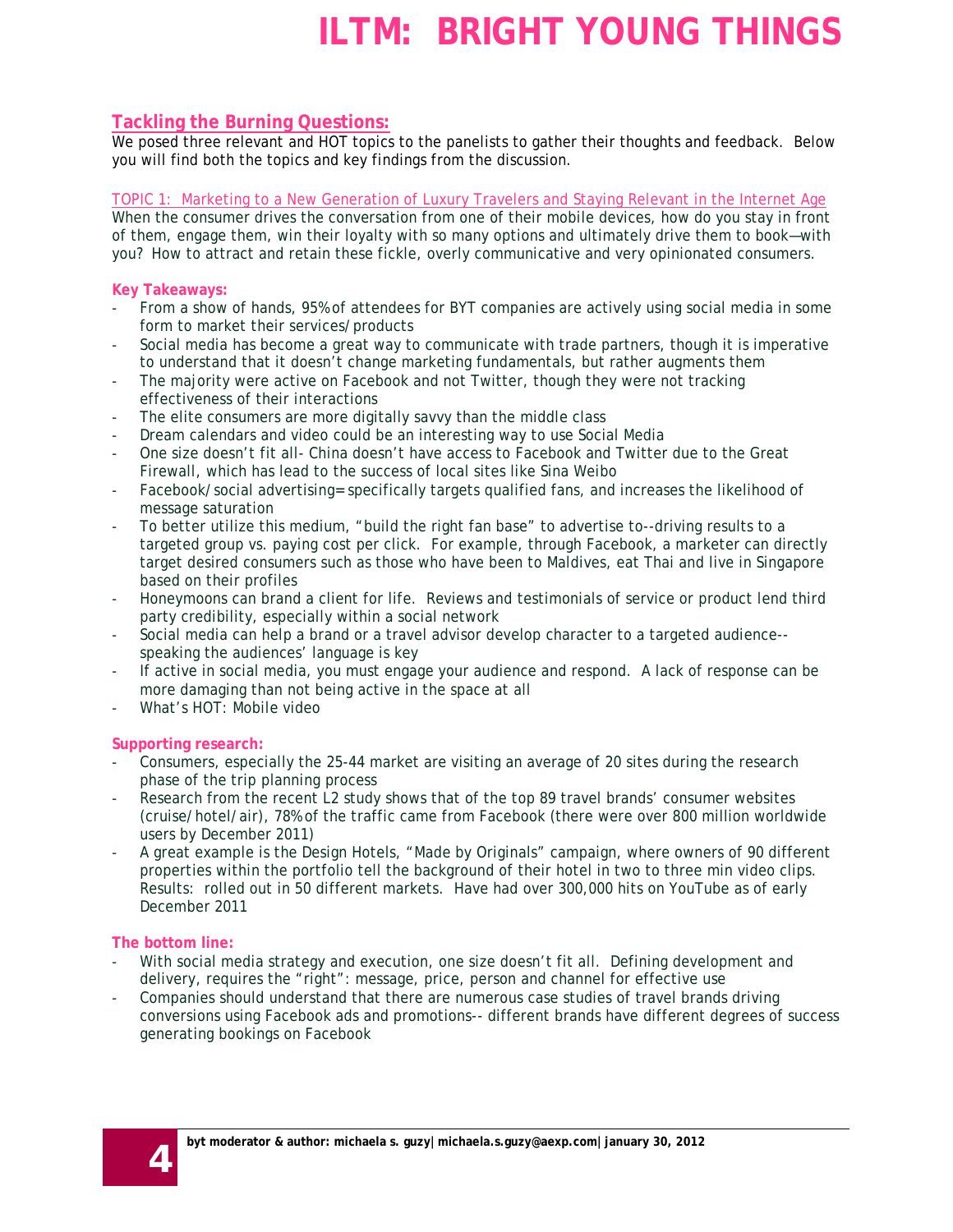#### **And there was a whole sideline conversation dedicated to tripadvisor and its street credibility:**

- Unfortunately, some hotels do write their own reviews
- The watch out words on tripadvisor that could negatively affect a consumer's decision: bed bugs and food poisoning
- Positives: free Internet and niche features like the brand of toiletries can positively influence a decision
- Consumers are critical of the overly positive reviews
- When responding to a negative review, you aren't speaking just to the person who wrote the review, but rather to the 10,000 people reading the review. Have a meaningful response— "looking into the issue means nothing". However, "spoke to the director of sales and we are addressing the in-room Wi-Fi access issue" is a good example
- A singular example of the concierge or staff member going the extra mile could result in the difficult to achieve-- someone who takes the time to post something positive. While the comment may not drive bookings, it will elevate a hotel's status to discerning consumers who are cross shopping

#### **Kristi Jones, President of Virtuoso:**

*"What was interesting to me was that while all our Bright Young Things were connected to their mobile devices 24/7, their interaction with their clients was pretty old-fashioned. They met them at events, the chatted on the phone, they sent publications, they had coffee…the updates were mobile, but the connection was personal. If you think about the personal connection people are seeking in social media, it's no surprise that advisors who are connected to their clients…and to the wider global network of Virtuoso are doing quite well in finding and servicing new clients. They are the ultimate 'connectors' between clients and the world."*

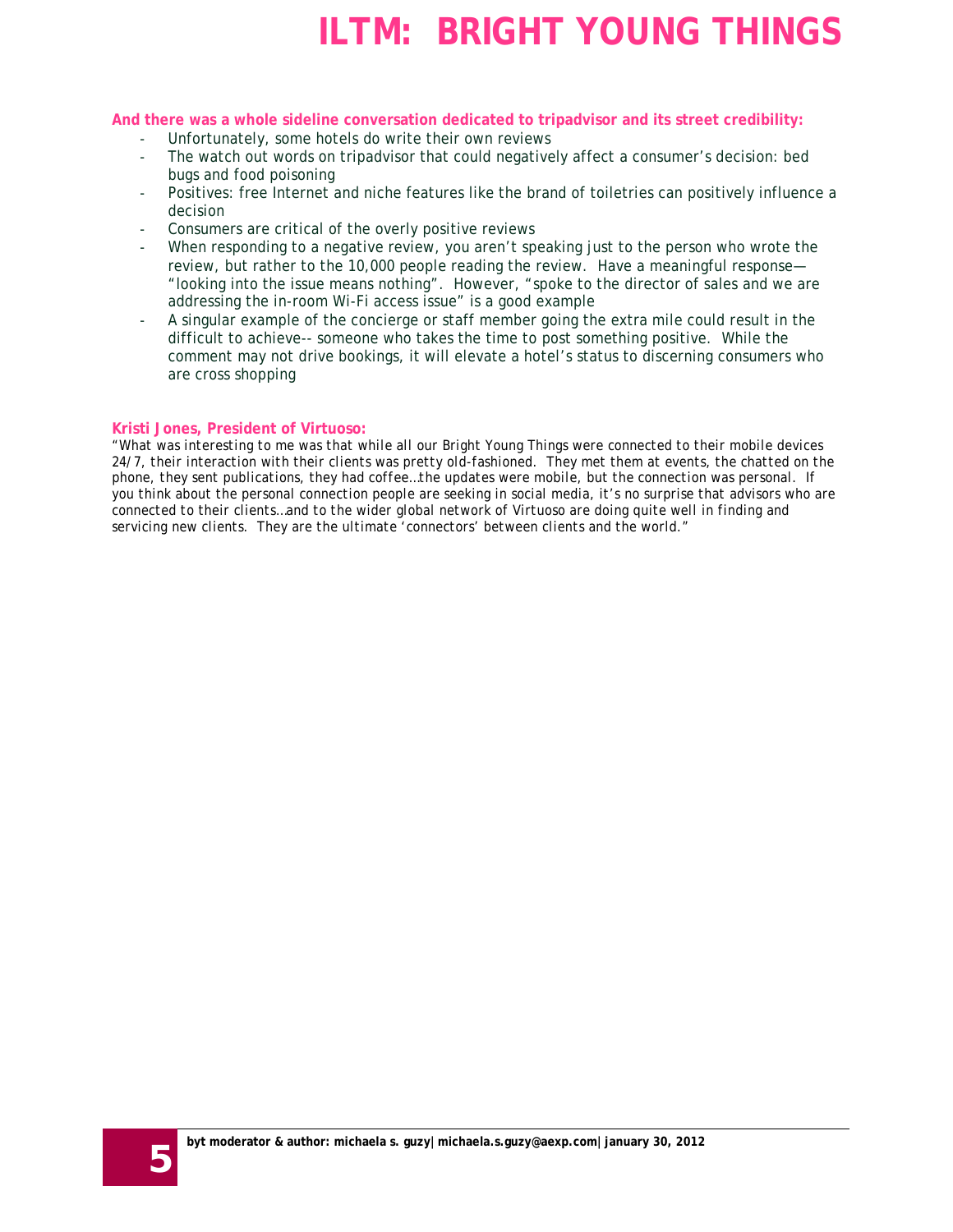TOPIC 2: Trends in the Supplier/Buyer Relationship and Engaging Consumers in a Meaningful Way

How to provide luxury travel products that meet the new generation of travelers needs. Suppliers share the importance of strong partnerships, trends in supplier and buyer relationships and engaging consumers in a meaningful way. How are they finding you? And how to differentiate your custom experience to buyers?

#### **Key Takeaways:**

- There is information overload, making it difficult to navigate and the trusted travel advisor relationship becomes more important. The internet can't substitute for the advisor's experience and knowledge
- Hotel to advisor: 1) rate parity, 2) have a personal contact at the hotel, 3) special plus up
- The recession branded consumers to seek something "special", "good value" and "upgrades"
- Speak to those seeking "value" not the deal hunters. Value: tangible vs. intangible
- Importance of Luxury Agent/Advisor Websites that are not the same as consumer sites
- Virtuoso and American Express Fine Hotels & Resorts do a good job of communicating value, be it upgrades, amenity packages or service
- Four Seasons Hotels and Resorts have preferred supplier panels for celebrations: all details right on the site (footage, photos, etc.)—making it easy for agents to access
- Tour Operators: information is crucial. Reservation staff needs proposals with a quick turnaround. Trade websites with all the details, pictures and stats
- Agents use trade only sites to find local events: food, wine, cultural—to help curate the consumer's experience
- Email communication: Announcement emails get lost while targeted promotional emails to the trade, from a recognized/personal email address have high conversions

#### **Real-Life Case Studies:**

Aman Resorts

This company offers a great example of a brand that speaks direct to consumer. Aman Resorts junkies' average age is decreasing and currently stands at 45 years. Core branding messages include authentic, simple and understated. The portfolio's properties don't look like they belong to a hotel chain (on average 30-40 rooms) and offer highly customized experiences. Poised with the challenge of overall stays decreasing in length (three-four night's max). Aman Resorts has responded by offering a "journeys" product to combine a few nights at multiple properties within the portfolio. Additionally, the company focus is on the "Advisor to Advisor" relationship to differentiate the "Aman experience" to buyers

- Armani Hotel Milano

Whereas a predominately corporate hotel, Armani Hotel Milano opened in mid-November and is the second in the Armani Hotels & Resorts portfolio. Armani Hotel Milano expects leisure business to grow due to the strong connection in the fashion community. Armani Hotel Milano differentiates itself from the competition by focusing on the "lifestyle manager" concept assigned to each guest post booking. This unique concept has been well received by advisors and consumers in the hotel's first few months being open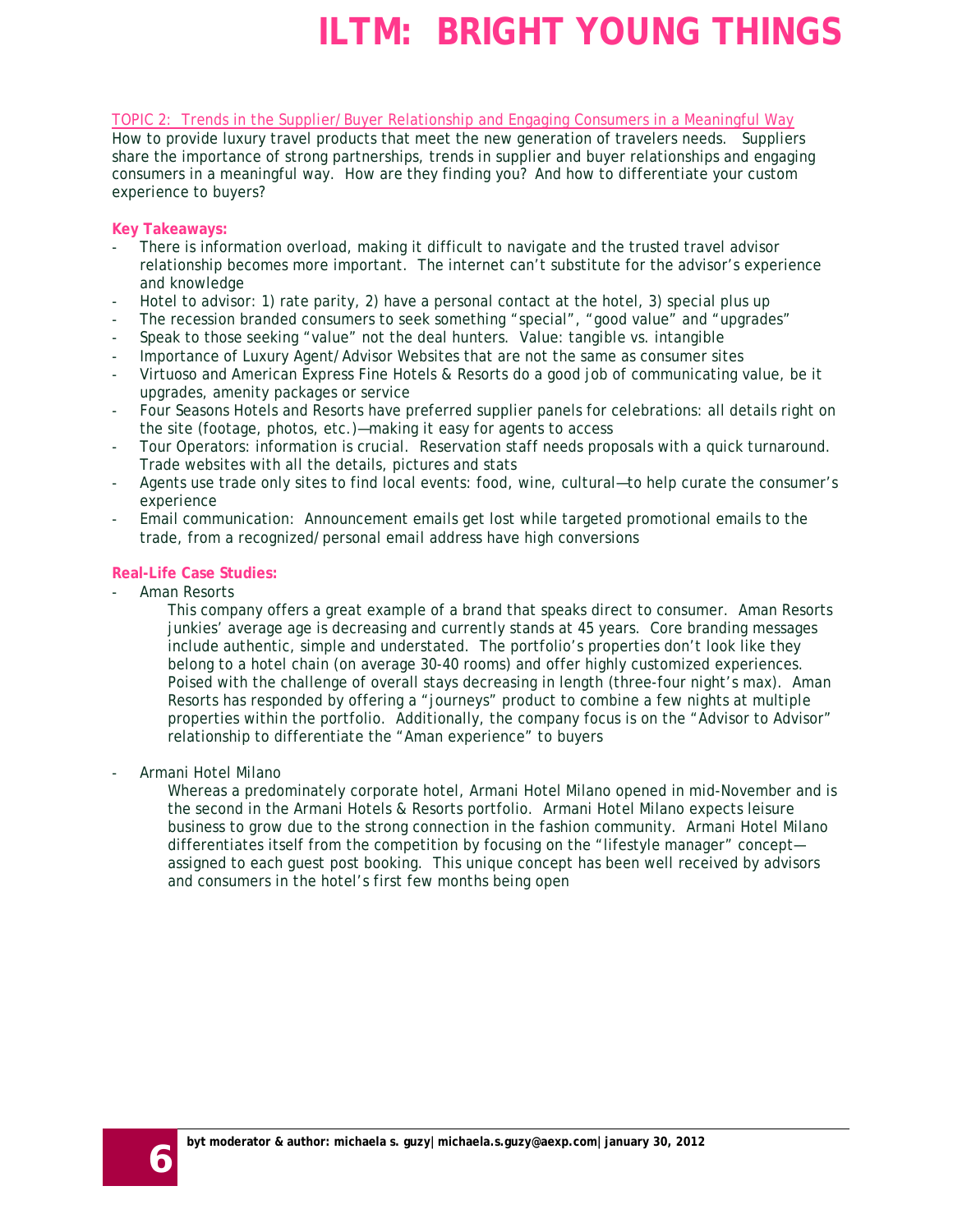#### **Key Takeaways for Suppliers:**

- Need to interact with the younger generation of clientele differently: more transactional, active in the process and are a part of the decision making process
- The Internet is a channel for information and advisors can help curate and navigate the information. The difference is trusted travel advisors should be experts on the services they provide and regions they cover—informed on their specialty and be the credible go to source
- Price and transparency are important. An advisor's job to do your homework
- Generating desire, brand is important, but service is key to the experience think of each hotel stay as bespoke tailoring
- VIP attention to the buyers' clientele, the majority of complaints come within the first five minutes
- Suppliers provide accessible information on a trade only site for use in proposals to consumers (not necessarily price driven)
- Something special to make the buyer look good with their customer (plus up, offers, etc)
- Access to upper management, bypassing the reservation line for special guests or requests
- Consumers increasingly seek to have a "philanthropic" element to their trip
- Consumers will share their feedback with their friends, advisor and social networks
- Jetsetter's launch of a paid for consultancy to provide expertise to consumers is a further validation of the role of the advisor
- What value is the advisor giving beyond price? VALUE

#### **The Bottom Line:**

- "Customization" is the new luxury. Buyer and supplier relationships allow for "tailor made experiences." By communicating the value your buyer is bringing based on his/her relationship with the property, the new generation will pay more. It doesn't need to cost money to demonstrate value to this consumer

#### **Jennifer Wilson-Buttigieg, Co-President of Valerie Wilson Travel, Inc.**

*"Our supplier relations are global, of paramount importance and very strong on all levels (from CEO to account executives). There are numerous ways to differentiate the experience…from a VIP email to the General Manager and Director of Sales requesting a special amenity (from a dry white wine [not champagne] to a cheese platter [not a fruit basket], to a personal meet & greet, to a joint note from the travel advisor and supplier to our mutual client. The Virtuoso amenities are terrific, but VWT clients expect more. The goal is to personalize the travel experience throughout and this effectively occurs with open and consistent communication."*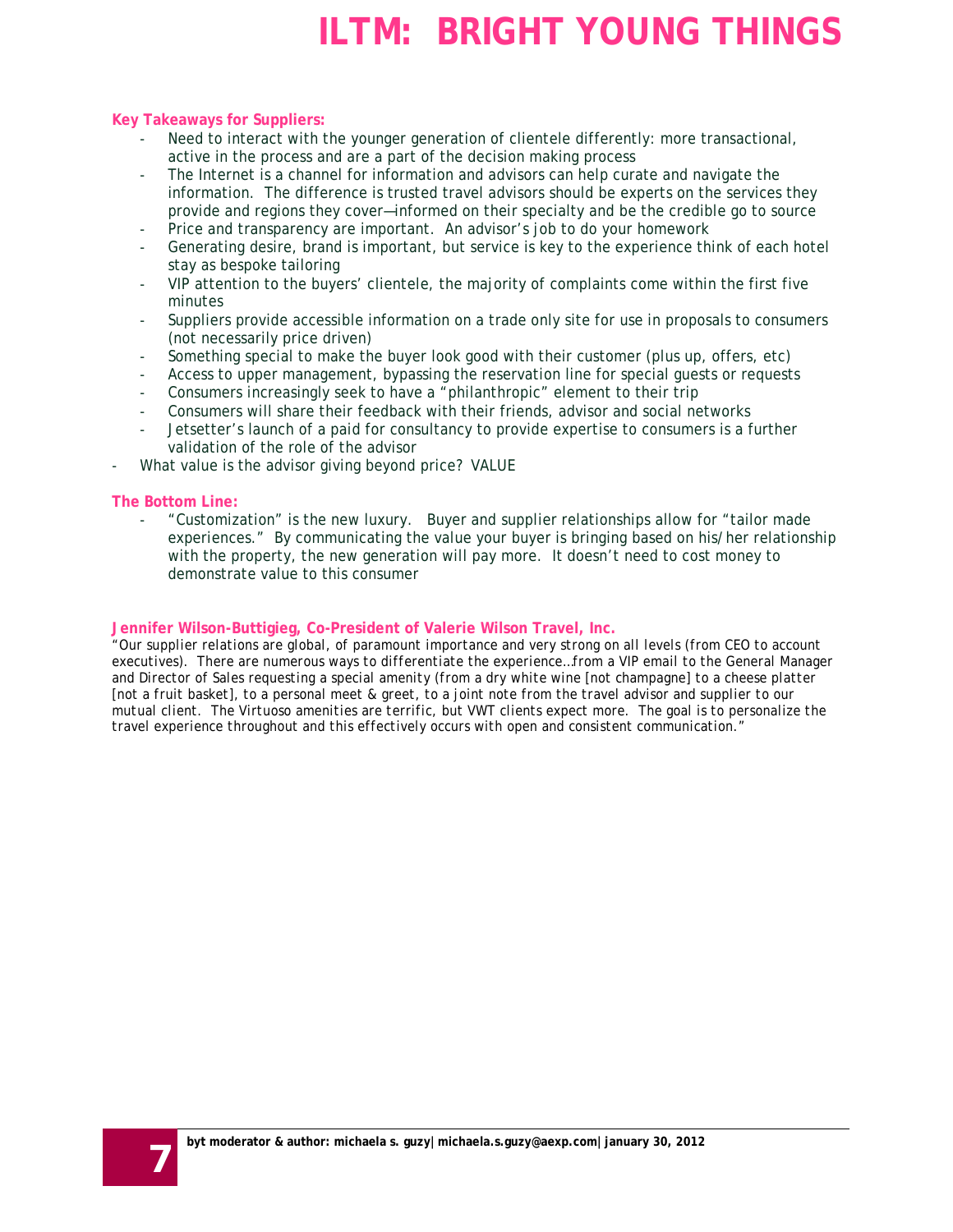#### **TOPIC 3: Incentivizing the Next Generation of Luxury Consumers to Book**

Travel advisors from the UK, Germany and US share how they are communicating value, loyalty and incentivizing the next generation of luxury consumers to book. What is driving them to this point of sale and how can you capitalize on this?

#### **Travel Advisors and the next generation of luxury consumers (25-44):**

- This new generation of travelers in general have greater levels of empowerment and higher education than their parents. Therefore, advisors need to set boundaries as the new generation of luxury travelers take more of their time
- Higher levels of transparency required, because there is a thin threshold between trust and added value
- It's ok to turn down an unprofitable trip; they will appreciate your honesty and likely return to you in the future. Stay in touch with trip ideas to places they asked about or similar experiences
- Always go the extra mile and if a client is seeking honeymoon ideas, take it a step further and follow up with a customized bucket list plan: anniversary ideas, pre-baby trip, possible art/culture events, ski trips for the family, etc.
- Don't panic as booking windows are shorter than pre-recession, but plan ahead and build a viable pipeline of business
- Agents are not competing with the Internet
- There is a vast difference between online bookings vs. booking through an agent. As Gen X and Y travelers age, they are turning more and more to agents/advisors due to busy schedules and lives. Embrace this generation and develop marketing plans to support as they are more strapped for time and fatigued with the information overload from OTAs/hotel advice sites
- The flash sales sites—Groupon and Jetsetter are doing it well, but from opposite ends of the spectrum. Watch this space as it will be interesting to see if Jetsetter's launch of the paid for travel consultancy services will introduce a new type of traveler to pay for expertise…
- From a recent proprietary study from American Express, we found that the "new generation of luxury travelers" will spend over 100 USD more per night than their counterparts age 45-64, at a 4 to 5 star hotel, but are less likely to be a repeat visitor. These emerging consumers are less loyal and yet love brand names
- Communication is king. Keep both current and potential customers in the know with events, newsletters and social media. Use your current customer base to reach out to new potential clientele via loyalty or incentive programs

#### Priscilla Alexander, President & Founder of Protravel International:

*"This is a great time for young agents to jump into travel sales. They understand how their age group communicates and what motivates them to buy. It is an opportunity for Bright Young Things to connect with this largely unaffiliated group to earn loyalty through teaching them the meaning of value."*

#### **In Summary:**

- The new word of mouth is the Internet--be it tripadvisor or a consumers' Facebook post. Own your brand communication by targeting your message to your best customers and their social networks
- Customization is expected. Strong supplier and buyer relationships allow for better "value" (tangible or intangible) to be delivered to the end consumer—who will pay more for this "authentic experience" and "superior service"
- Loyalty among the 25-44 year old market is low. Advisors must communicate on a regular basis to keep these fickle consumers engaged…and social media may be just the channel to keep in regular contact
- Show the younger generation why your expertise is worth the investment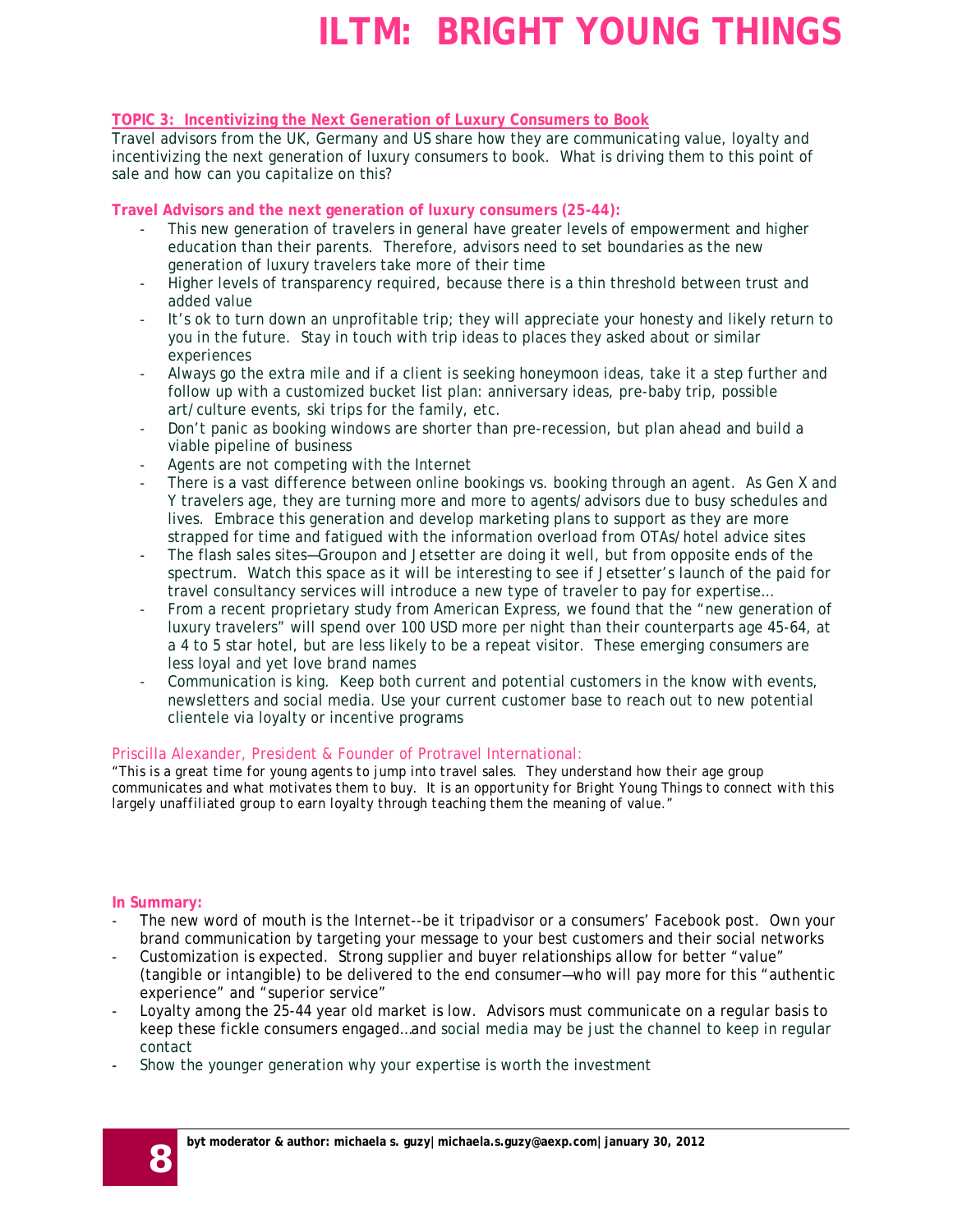**Additional Reading of Possible Interest:**

**Website News, Four Seasons**

**[http://adage.com/article/cmo-interviews/seasons-embraces-digital-marketing-virtual](http://adage.com/article/cmo-interviews/seasons-embraces-digital-marketing-virtual-experiences/232055/)[experiences/232055/](http://adage.com/article/cmo-interviews/seasons-embraces-digital-marketing-virtual-experiences/232055/)**

**Digital Luxury Consumer Report, Four Seasons**

**[http://www.preview.fourseasons.com/content/dam/fourseasons/web/pdfs/landing\\_page\\_pdfs/2012](http://www.preview.fourseasons.com/content/dam/fourseasons/web/pdfs/landing_page_pdfs/2012_TRD_Report_FINAL.pdf) [\\_TRD\\_Report\\_FINAL.pdf](http://www.preview.fourseasons.com/content/dam/fourseasons/web/pdfs/landing_page_pdfs/2012_TRD_Report_FINAL.pdf)**

**World's Richest**

**[http://money.cnn.com/2012/01/04/news/economy/world\\_richest/index.htm?iid=HP\\_LN](http://money.cnn.com/2012/01/04/news/economy/world_richest/index.htm?iid=HP_LN)**

**Digital will fuel ad sector growth in 2012**

**Digital advertising will make up more than 20% of all ad spending in 2012 and will account for half of all growth.**

**[http://paidcontent.org/article/419-whats-coming-in-2012-digital-advertising-up-close-and](http://paidcontent.org/article/419-whats-coming-in-2012-digital-advertising-up-close-and-personal/)[personal/](http://paidcontent.org/article/419-whats-coming-in-2012-digital-advertising-up-close-and-personal/)**

**Smartphones are nearing half of U.S. mobile market Third-quarter figures show that smartphone ownership is on track to account for half of all U.S. mobile users by the end of the year.**

**[http://www.mediapost.com/publications/article/164255/mobile-reach-smartphone-penetration](http://www.mediapost.com/publications/article/164255/mobile-reach-smartphone-penetration-hits-44.html)[hits-44.html](http://www.mediapost.com/publications/article/164255/mobile-reach-smartphone-penetration-hits-44.html)**

**Marketers Look to Integrate Email, Social, Mobile About 44% of executives worldwide say they plan to integrate mobile with their e-mail campaigns in the coming year.**

**<http://www.emarketer.com/Article.aspx?R=1008740>**

**Facebook's engagement is winning display-ad war Facebook's display-advertising revenue is expected to rise from \$3.5 billion this year to \$5.3 billion in 2012. [http://www.forbes.com/sites/afontevecchia/2011/12/19/facebook-beating-google-in-the-battle-for](http://www.forbes.com/sites/afontevecchia/2011/12/19/facebook-beating-google-in-the-battle-for-eyeballs-and-display-ads/)[eyeballs-and-display-ads/](http://www.forbes.com/sites/afontevecchia/2011/12/19/facebook-beating-google-in-the-battle-for-eyeballs-and-display-ads/)**

**Why 2011 really was the long-awaited Year of Mobile This year has clearly been a key period in the development of mobile computing. <http://paidcontent.org/article/419-highlights-of-2011-a-crazy-year-in-mobile-by-the-numbers/>**

**What brands stand out on Facebook?**

**YouTube, MTV and Coca-Cola led Fathom Analytics' Relationship Quality Index for Facebook, with brands such as Starbucks, Disney and Wal-Mart Stores following closely behind. <http://adage.com/article/digital/brands-top-relationship-quality-facebook/231853/>**

**Reaching brand advocates has long-term effect**

**Social media campaigns involving the use of brand advocates not only work, but also have a lasting effect.**

**<http://www.emarketer.com/Article.aspx?R=1008764>**

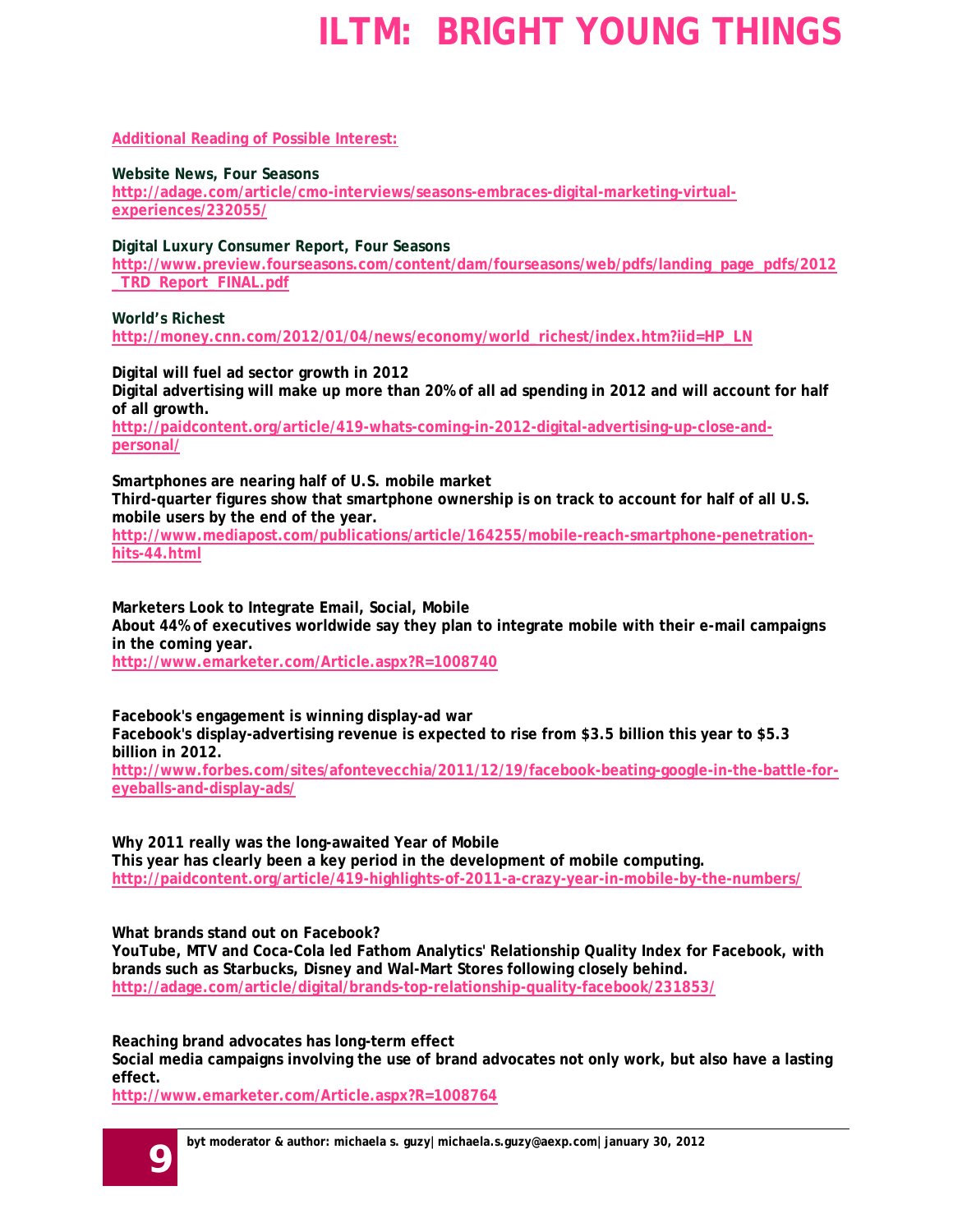**Mobile App or Mobile Web Site? A look at Pros and Cons When creating marketing initiatives for our clients we are often asked what is the difference between a mobile app and a mobile website. <http://www.digitalsurgeons.com/blog/mobile-app-or-mobile-web-site-the-pros-and-cons/>**

**Hotel companies launch reservations site, again http://www.travelweekly.com/Cruise-Travel/Hotel-companies-launch-reservations-site-again/**

Follow AMEX's Example of a Successful Facebook Campaign **Learn how American Express's Israel division used Facebook to gain valuable customer insight and deepen brand engagement.**

**[http://www.marketingprofs.com/articles/2011/6926/follow-amexs-example-of-a-successful](http://www.marketingprofs.com/articles/2011/6926/follow-amexs-example-of-a-successful-facebook-campaign)[facebook-campaign](http://www.marketingprofs.com/articles/2011/6926/follow-amexs-example-of-a-successful-facebook-campaign)**

**Attached are samples from American Express Global Business Travel Advisory Services' research practice EXPERT INSIGHTS and if anyone would like to access the information on an on-going basis to email [AdvisoryServices@aexp.com](mailto:AdvisoryServices@aexp.com)**



AEBT eXpert insights AEBT Global Industry Business Travel Monit Update December 201

 $POF$ 

 $\frac{1}{2}$ 

**My favorite term of the conversation: "Twitkup" in reference to @QantasLuxury…when social media goes awry: [http://www.abc.net.au/news/2011-11-22/qantas-twitter-hashtag](http://www.abc.net.au/news/2011-11-22/qantas-twitter-hashtag-backfires/3686940)[backfires/3686940](http://www.abc.net.au/news/2011-11-22/qantas-twitter-hashtag-backfires/3686940)**

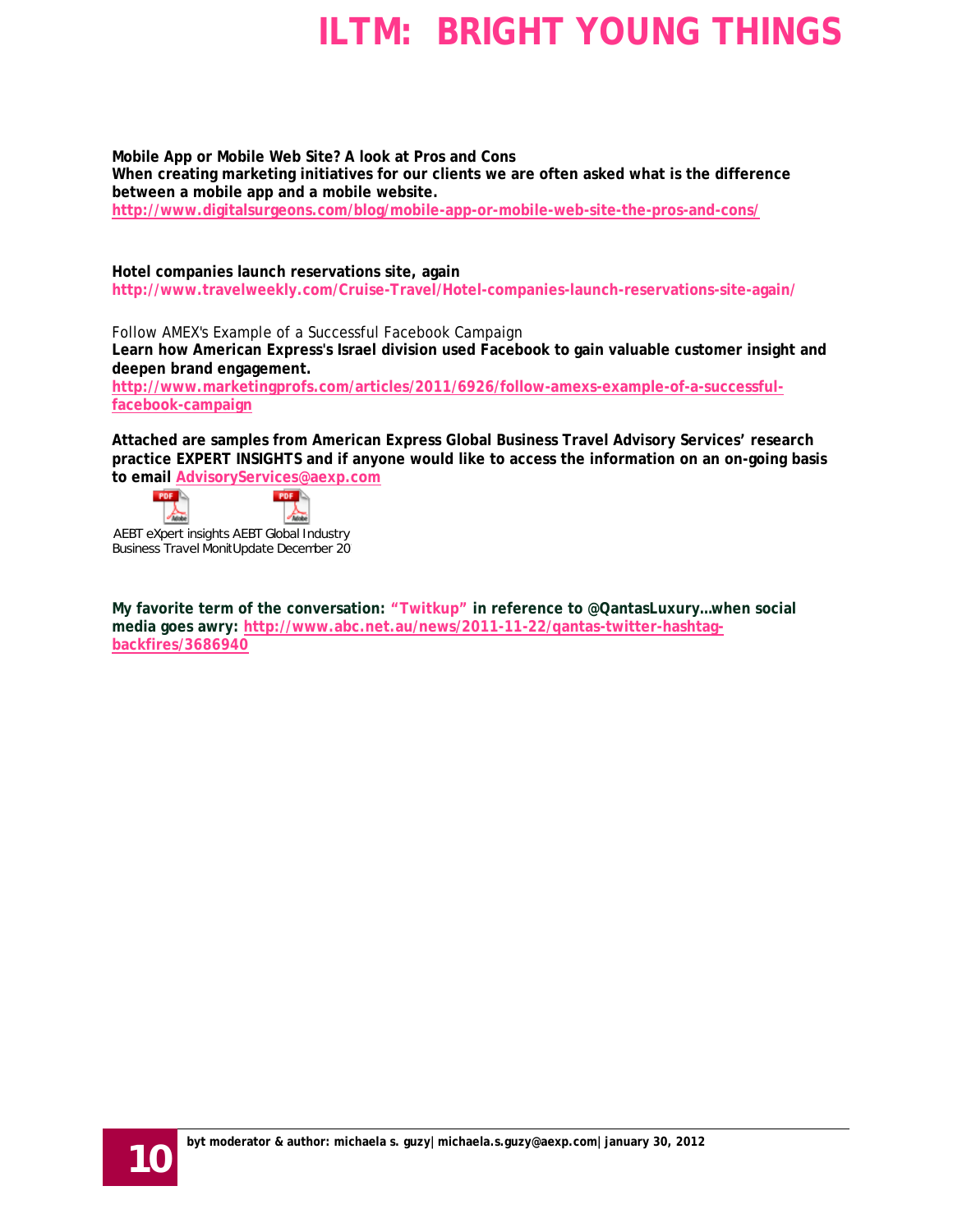#### **Bright Young Things BIOS:**

#### Founder: Simon Mayle

Reed Expeditions United Kingdom

> Simon joined ILTM back in May 2010 and is responsible for overseeing ILTM in Cannes, Asia and the soon to launch Americas (October 2012). Simon attributes his passion and dedication for the travel industry to his childhood family vacations and his first flight on the Concorde in 2002. Follow him @simonmayle

#### Panelist: Mario Jobbe

Co-Founder & COO of Brand Karma Singapore

> Mario is an established leader in web product management and social media. He drives Brand Karma's product team and operations, helping travel and hospitality companies harness the power of new media. Prior to starting Brand Karma, Mario worked in product management at Microsoft. Focused on reaching the international audience of student technologists, Mario created massively scalable programs to connect Microsoft with it's next-generation of customers. While at Microsoft, he created, launched and marketed one if it's first social networking sites in 15 languages. Mario is a sought-after consultant, guiding the product and social media strategies of leading e-commerce and hospitality companies around the world. Follow him @brand\_karma

#### Panelist: April Hutchinson

Editor of TTG Luxury United Kingdom

> TTG Luxury is the UK's quarterly travel trade magazine. April has been with TTG since 2007, where she joined from ABTA magazine- the UK travel agents association magazine. When she's not at her desk, she'll mostly be watching "Mad Men" and wittering about "The Wire". Follow her @aprilhitchinson

#### Panelist: Carolyn Turnbull

General Manager Global Sales, Aman Resorts Singapore

> Carolyn hails from Australia and has been based in Singapore for the past 10 years with Aman and overseeing global sales for the past 8 of them. During her tenure with Aman, she helped build their sales team and most notably successfully positioned Aman as the leading experiential hotel company in the luxury travel market: authentic, simple and understated

#### Panelist: Aaron Kaupp

General Manager, Armani Hotel Milan, Italy

Aaron opened the Armani Hotel Milan opened on 11.11.11. Prior to Armani, Aaron was General Manager at the Palazzo Sasso in Ravello, Italy for five years. His obsession with hotels and particularly their marble bathrooms began during his childhood travels with his parents

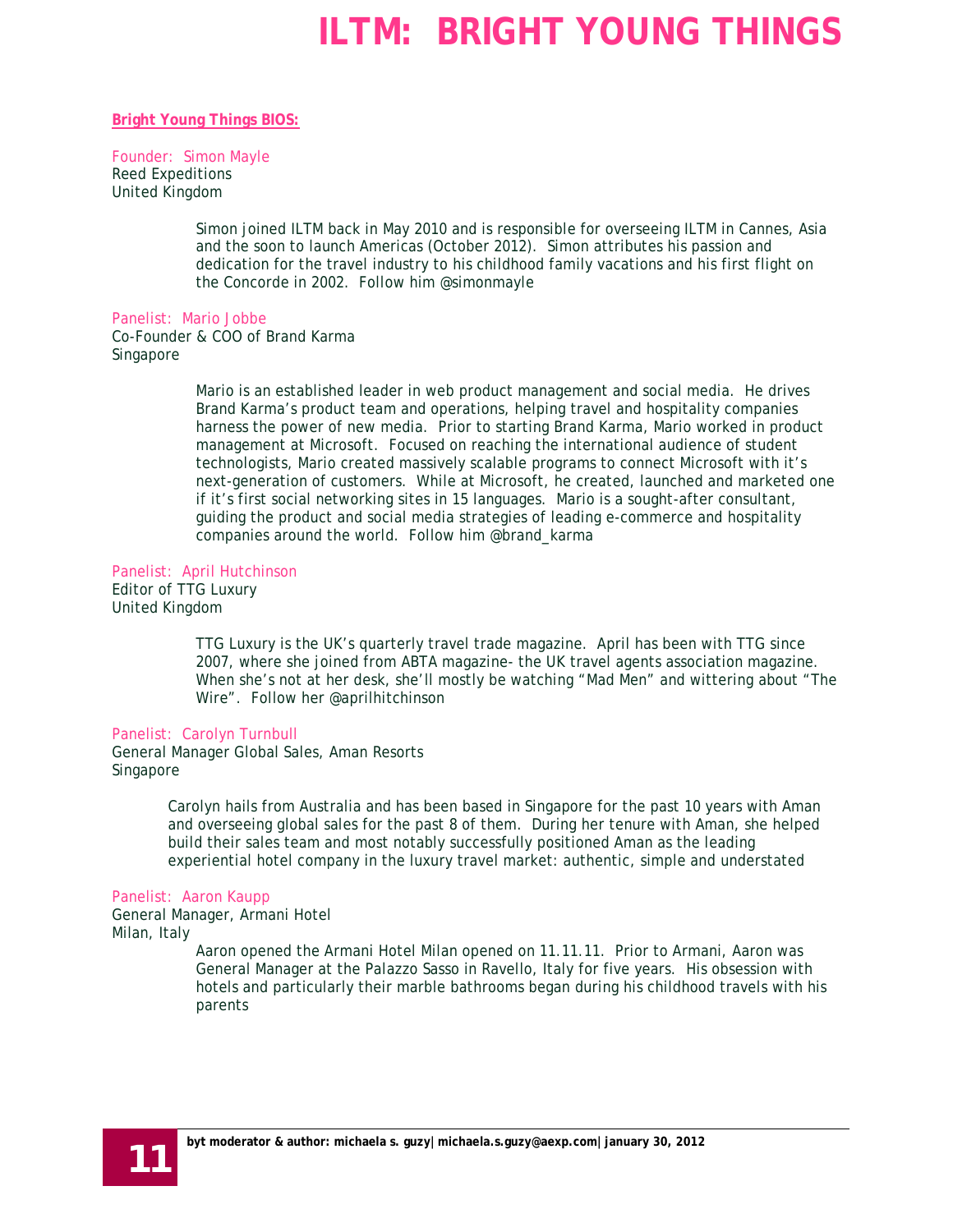Panelist: Jennifer Atkinson CEO of International Travel Connections United Kingdom

> ITC is the UK's longest established luxury travel specialist, incorporating the brands ITC Classics, ITC Sports and Complete Caribbean. Joining the business in 2004 as Head of Marketing, Jennifer latterly took on the CEO role in 2009 and has guided the business through a period of immense change, building on the heritage of the past and establishing a series of values that live and breathe within ITC that include: innovation, passion, independence and integrity. With a team of 90 and annual turnover in excess of 40 million pounds, ITC remains one of the largest and most successful independent travel companies in the UK. Follow her @jenniferCEO\_ITC

#### Panelist: Shelby Donley

Owner of Camelback Odyssey Travel Phoenix, AZ USA

> Shelby was named Virtuoso's Rising Star in 2010. She left the world of advertising in 2008 when she purchased Camelback Odyssey Travel, a 55-year old bespoke travel agency, based in the financial heart if the metro-Phoenix area. Today, the business produces over \$16 million in revenue annually, with luxury travel being the main driver for growth. Follow her @shelbydonnelly

#### Panelist: Gabriel Donida

Executive Director and Director of Sales&Marketing at Atelier Voyage Munich, Germany

> A young entrepreneur with 12 years of administrative experience and cultural managerial know how has been demonstrating his business savvy and creative skills with Atelier since 2007. His background work in architectural firms and art galleries have enabled him to shape the design edge of the company, influencing the teams' perspective on luxury destinations and lifestyle. Gabriel is fluent in 5 languages and a trained architect with two masters in multidisciplinary fine arts.

#### Moderator & Author: Michaela S. Guzy

VP/Global Travel and Strategic Development, American Express Publishing New York, NY USA

Michaela S. Guzy is the Vice President responsible for overseeing the travel category and development of new initiatives for all American Express Publishing brands, Travel+Leisure, Food&Wine, Executive Travel, Departures and Black Ink. With 21 global editions in 50 countries and nine languages, the fastest growing travel and epicurean websites, four Travel+Leisure branded retail outlets, two of the most successful iPad launches to date and over 850,000+ Facebook fans and Twitter followers, the American Express Publishing brands are some of the most recognized in the world. In her role, Guzy is tasked with enhancing Amex Publishing's travel authority and positioning globally and domestically.

Guzy was awarded the "2010 American Express Pubby Award for Business Innovation" for the successful launch of Vacationist; a member only flash sales site jointly created by Travel+Leisure and Luxury Link.